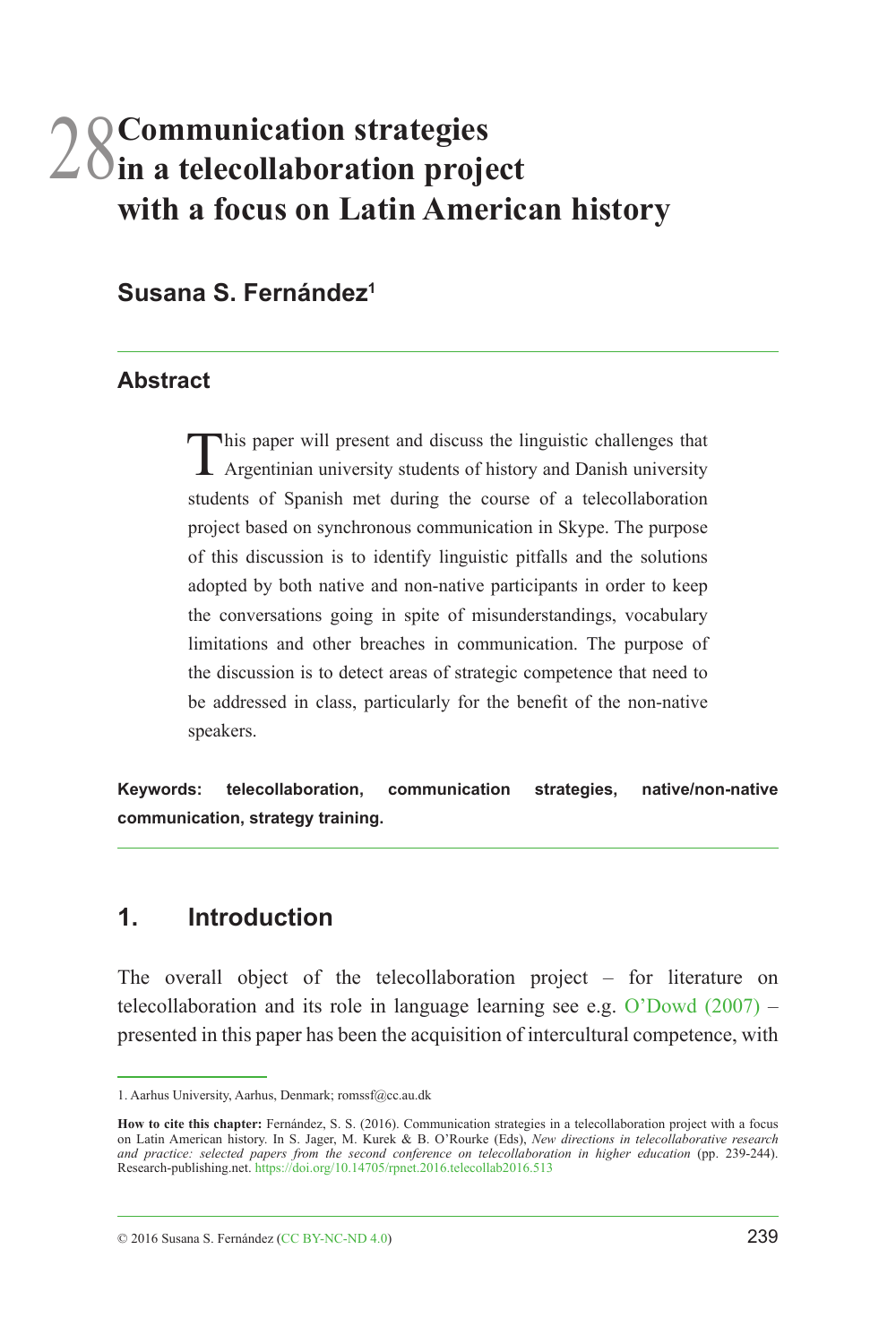particular focus on the learning and teaching of Argentinian regional history, by a group of Argentinian pre-service history teachers and a group of Danish university students of Spanish (a number of them pre-service Spanish teachers). The project<sup>2</sup> and its results regarding the acquisition of intercultural awareness have been described in detail in [Fernández and Pozzo \(2015,](#page-5-1) [in preparation\)](#page-5-2). In the present discussion, the focus will be narrowed to linguistic aspects of this very particular kind of asymmetrical telecollaboration in Spanish, where Native Speakers (NS) of Spanish were coupled with Non-Native Speakers (NNS) of Spanish with a level no higher than B1 in most cases. Although the project included several forms of collaboration (e-mail communication, production and exchange of teaching materials and Skype conversations), the present paper focuses on the Communication Strategies (CS) applied by both groups in their Skype conversations.

The selected focus on CS relies on the conviction – reaffirmed in the language pedagogical literature (e.g. [Cohen & Macaro, 2007](#page-4-0); [Griffiths, 2013](#page-5-3)) – that teaching learning strategies in the foreign language classroom (including CS, i.e. strategies that allow the learners to engage in communication despite the lack of sufficient linguistic resources) promotes both language learning and facilitates communication in the target language. As many telecollaboration projects nowadays include internet-mediated synchronous communication, the discussion presented in this paper aims at contributing to generally more successful exchanges by bringing attention to the necessary preparation work that should be done in order to exploit online communication to its full extent.

# **2. Methodology**

In the present project, several data collection tools were employed (demographic questionnaires, e-mails, evaluation forms, reflection essays, interviews and audio recordings of Skype conversations), but only transcribed recordings of Skype

<sup>2.</sup> The telecollaboration project presented here is part of a broader research project, 'Construcción de espacios interculturales en la formación docente: competencia comunicativa intercultural, cultura regional y TIC', funded by the Secretariat of Science, Technology and Innovation of the province of Santa Fe, Argentina. The Linguistic Research Programme at Aarhus University has also contributed financially to the telecollaboration project.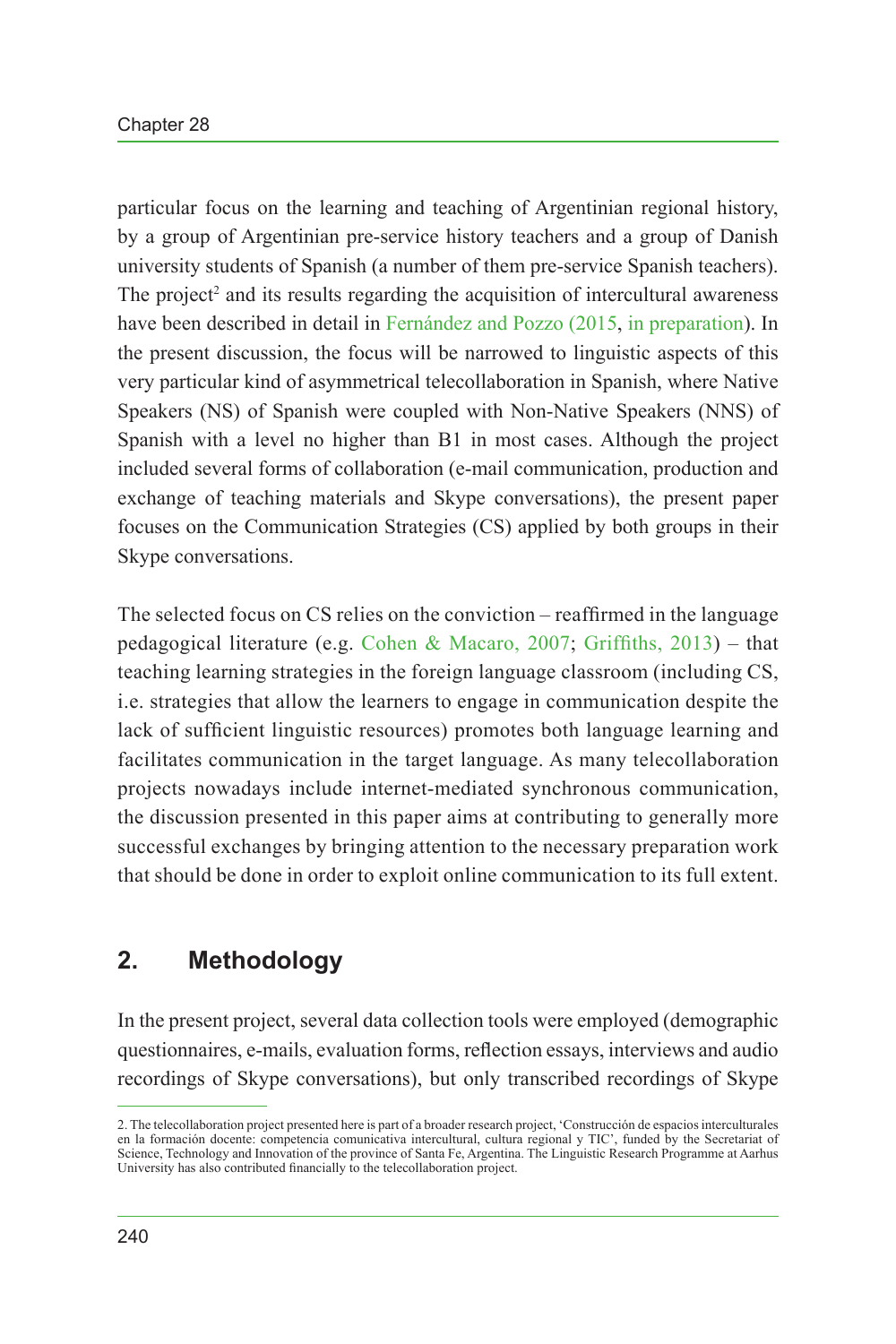conversations will be used in this paper in order to examine the use of CS. Out of 21 Skype conversations held by seven groups of students (each group consisting of around 4-5 Danish students and 1-2 Argentinian students), ten conversations have been retrieved<sup>3</sup>, amounting a total of 25,860 words.

The analysis of this material, qualitative in nature, has the purpose of identifying

- different types of CS used by the NS and NNS groups of participants;
- aspects of CS use that need to be trained prior to a new edition of the project (potentially also applicable to other telecollaboration projects with synchronous communication between NS and NNS).

In order to identify CS, the threefold classification of functions provided by [Jamshidnejad \(2011\)](#page-5-4) – "promoting meaning transfer in communication, promoting the accuracy of language in communication, keeping the interaction going" (p. 3762) – was adopted, and the individual strategies were labelled based on [Dörnyei and Scott's \(1997\)](#page-4-1) classical taxonomy, with additions by [Jamshidnejad \(2011\)](#page-5-4) and this researcher.

## **3. Results**

As regards the NS group (the Argentinian participants), two groups of CS are salient: strategies for promoting meaning transfer and strategies for keeping the conversation going. Among the former, the material presents multiple examples of comprehension checks (*Do you understand?4* ), self-rephrasing (*Are you at the faculty? At the* **university**?), self-repetition, syllable spelling *(dic-ta-tor-ship)*, definition and other-repair (i.e. correcting the interlocutor)*,* all of which are to be expected, as the NNS interlocutors show clear problems of comprehension

<sup>3.</sup> In spite of careful instruction on how to record the conversations, the remaining 11 conversations did not get recorded due to technical problems or forgetfulness on the side of the participants.

<sup>4.</sup> Because of space constraints, only a few examples will be provided, directly in own translation into English from the original Spanish source.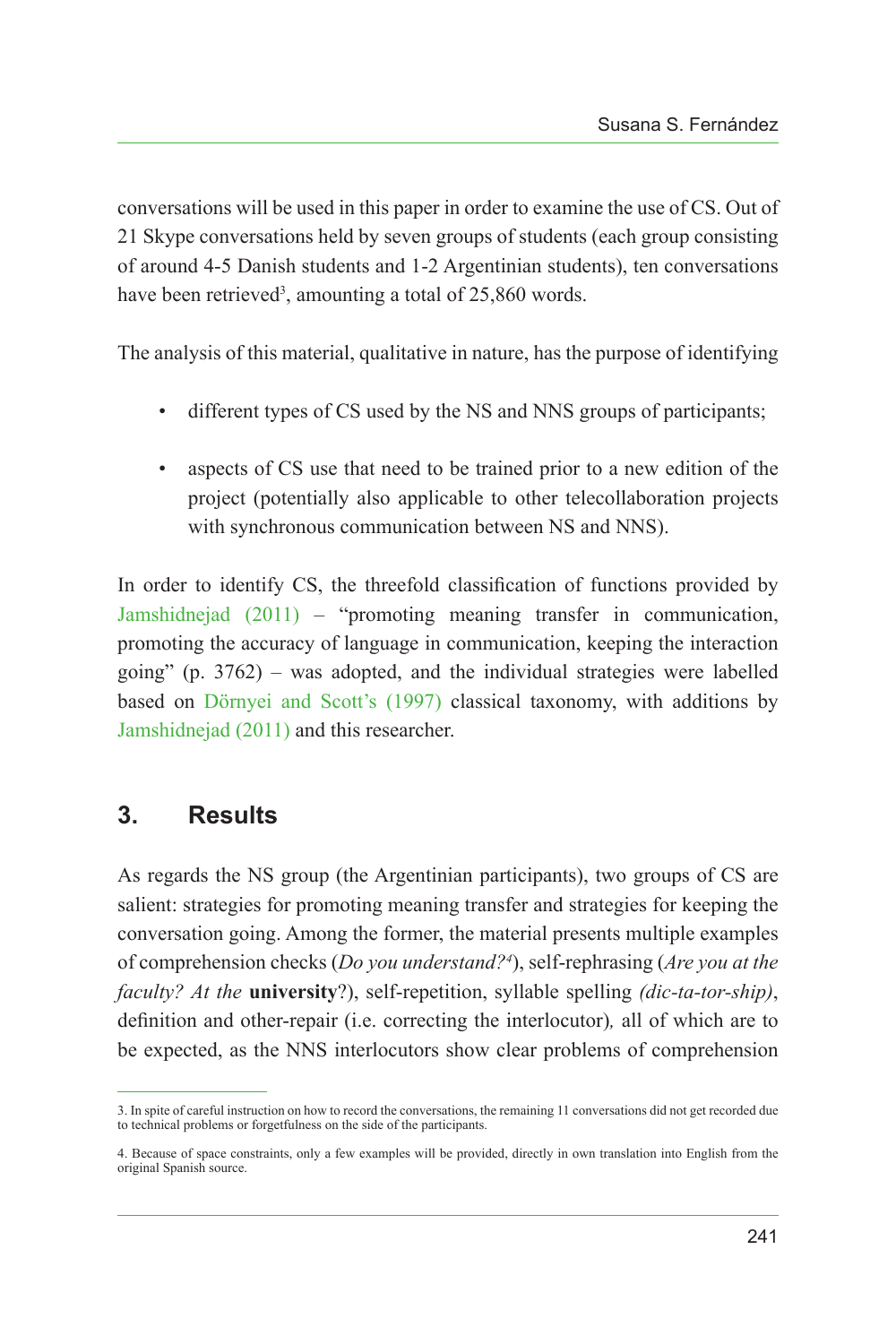and self-expression. The interesting fact about the NS group and its strategy use is that there are clear personal differences, with some participants being skillful in the use of strategies and extremely attentive to the needs of their NNS interlocutors and other participants being oblivious to this or even impatient.

The second group of strategies exhibited by the NS group, aimed at keeping the conversation going, includes three types of strategies: continuers (*Have you noted something that we can discuss?*), change of topic/introduction of a new topic (*And in Denmark? Tell us something about Denmark!* / *Another thing that we had planned to talk with you about is…*), and the most extreme one, ending the conversation because of lack of understanding (*Eh, we will do the following because we are not understanding each other: I will talk to the coordinator and we plan another encounter*). Probably because of their linguistic superiority, the NS group is clearly in charge of the development and direction of the conversation and in several cases it is clear that the very frequent strategy of changing topic has the result of keeping the conversation at a very superficial level.

As for the NNS (the Danish participants), apart from the expected strategies aiming at overcoming their lack of understanding<sup>5</sup> (asking for repetitions, confirmation requests, expressing non-understanding, using translation for understanding) or their lack of linguistic resources (word coinage, self-repair and retrieval), the most interesting group of strategies exhibited by this group can be labeled as 'L1-based intragroup strategies for keeping the conversation going'. They are all about engaging in interactions in Danish with other Danish members of the group while the Argentinian interlocutors, still online, remain out of the conversation. These strategies include co-construction, translating to each other for understanding, intragroup comprehension checks, intragroup otherrepair, choosing the best L2 speaker in the group as unwilling spokesperson, and making different kinds of intragroup comments. Up to 17 consecutive turns of intragroup conversation in Danish have been counted in the material, which can be seen as a major interruption to the natural flow of conversation across the telecollaborating partners.

<sup>5.</sup> A couple of examples seem to fall into the category 'promoting accuracy' as some self-repairs by NNS do not seem to be motivated by problems in promoting meaning transfer.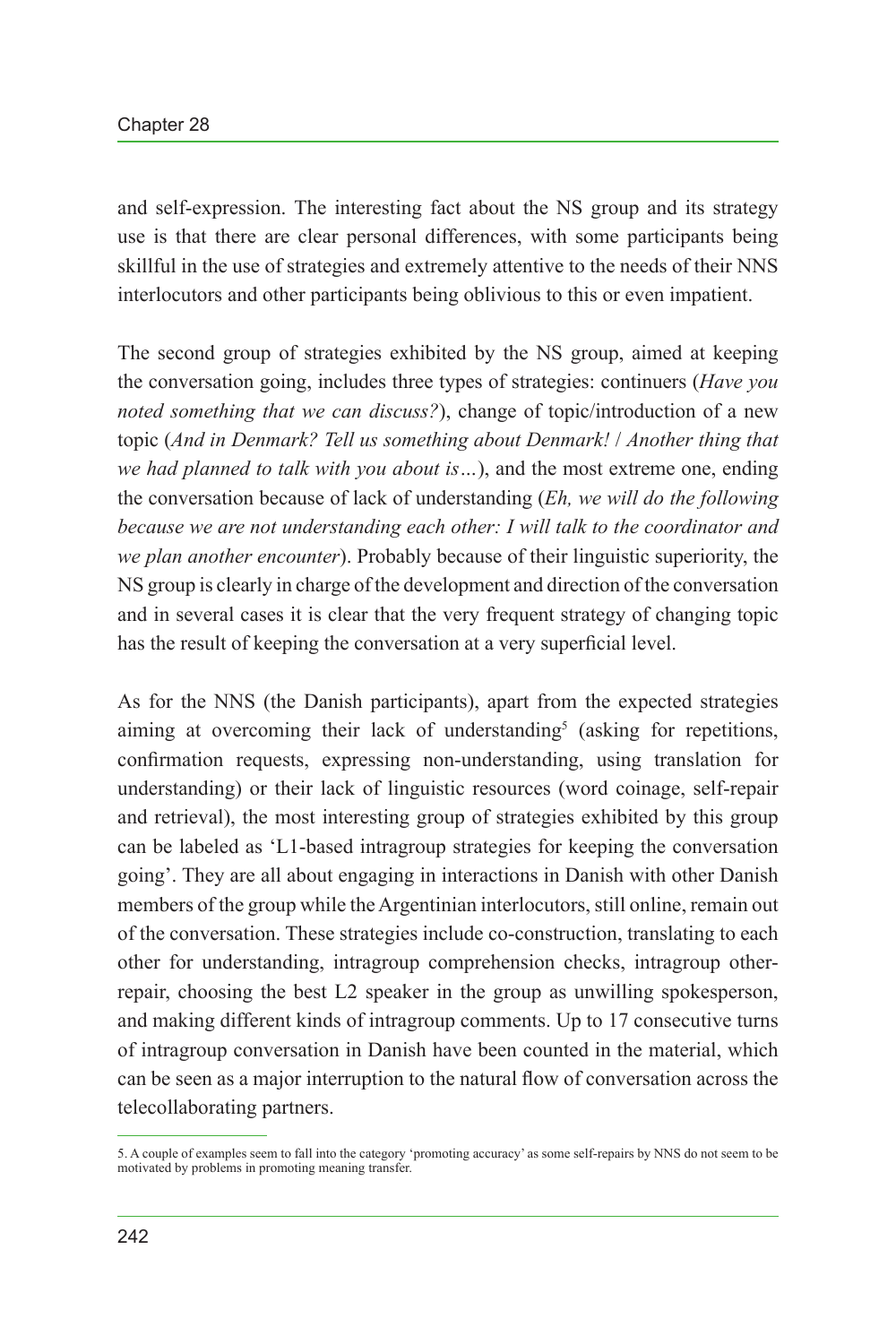# **4. Discussion and conclusion**

Based on the communication problems observed in the material presented above, the following suggestions for CS training might help improve online synchronous communication in new editions of this or similar projects:

- making NS aware of possible NNS language challenges;
- scripting the conversations in bigger detail so that NNS are better prepared to both ask and answer questions;
- assigning different roles/tasks to different group members;
- training students to use CS in the target language so that NNS rely less on help from the intragroup;
- teaching students how to pose elaboration questions in order to avoid too rapid topic changes.

Although the two groups of interlocutors exhibited a number of CS that in different ways contributed to the completion of the communication task, it is clear from this brief analysis that not all these strategies are equally suited and not all participants are skillful enough at choosing the most adequate strategies at any given moment. Focusing on CS and on possible language challenges prior to the telecollaboration task could pave the way for a more fluent communication between native and non-native participants.

# **References**

<span id="page-4-1"></span><span id="page-4-0"></span>Cohen, A., & Macaro, E. (2007). *Language learner strategies*. Oxford: Oxford University Press. Dörnyei, Z., & Scott, M. L. (1997). Communication strategies in a second language: definition and taxonomies. *Language Learning, 47*(1), 112-130. [http://dx.doi.org/10.1111/0023-](http://dx.doi.org/10.1111/0023-8333.51997005) [8333.51997005](http://dx.doi.org/10.1111/0023-8333.51997005)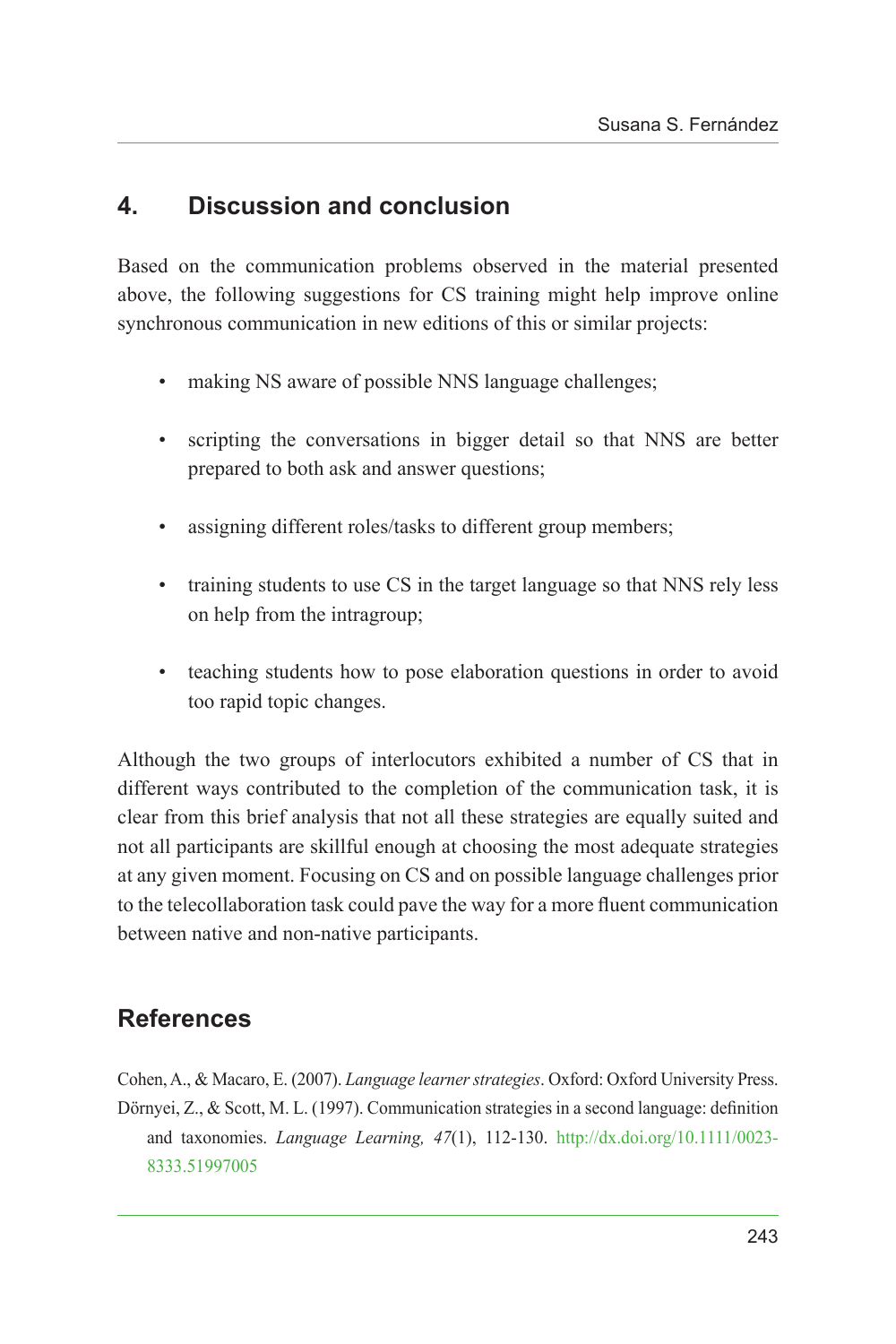- <span id="page-5-1"></span>Fernández S., & Pozzo M. I. (2015). La telecolaboración como herramienta para la enseñanza / aprendizaje de la historia regional argentina en Dinamarca: un proyecto de intervención didáctica. In M. I. Pozzo (Ed.), *Construcción de espacios interculturales en la formación docente: competencia comunicativa intercultural, cultura regional y TIC*. Rosario: Laborde Editor.
- <span id="page-5-2"></span>Fernández, S., & Pozzo, M. I. (in preparation). Intercultural competence in synchronous communication between native and non-native speakers of Spanish.
- <span id="page-5-3"></span>Griffiths, C. (2013). *The strategy factor in successful language learning*. Bristol: Multilingual **Matters**
- <span id="page-5-4"></span>Jamshidnejad, A. (2011). Functional approach to communication strategies: an analysis of language learners' performance in interactional discourse. *Journal of Pragmatics, 43*(15), 3757-3769.<http://dx.doi.org/10.1016/j.pragma.2011.09.017>
- <span id="page-5-0"></span>O'Dowd, R. (2007). *Online intercultural exchange: an introduction for foreign language teachers*. Bristol: Multilingual Matters.